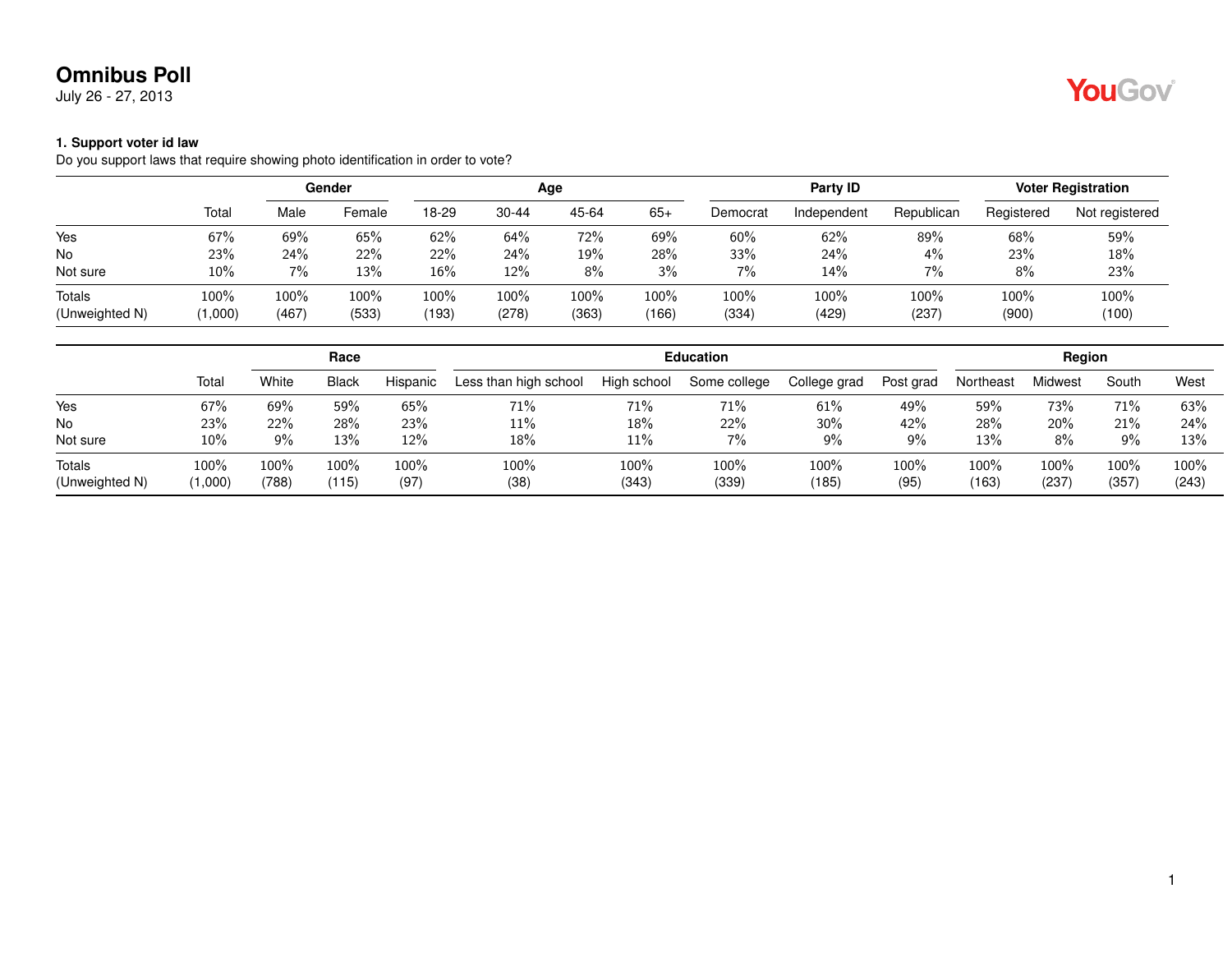July 26 - 27, 2013

#### **2. How common ineligible voters vote**

How common do you think it is that ineligible voters cast votes in elections?

|                | Gender  |       |        |       |       | Age   |       |          | Party ID    | <b>Voter Registration</b> |            |                |
|----------------|---------|-------|--------|-------|-------|-------|-------|----------|-------------|---------------------------|------------|----------------|
|                | Total   | Male  | Female | 18-29 | 30-44 | 45-64 | $65+$ | Democrat | Independent | Republican                | Registered | Not registered |
| Very common    | 27%     | 33%   | 21%    | 14%   | 22%   | 34%   | 37%   | 11%      | 31%         | 44%                       | 28%        | 17%            |
| Somewhat       |         |       |        |       |       |       |       |          |             |                           |            |                |
| common         | 24%     | 22%   | 25%    | 23%   | 25%   | 25%   | 20%   | 23%      | 20%         | 32%                       | 24%        | 21%            |
| Very rare      | 33%     | 35%   | 31%    | 37%   | 33%   | 30%   | 35%   | 44%      | 32%         | 20%                       | 35%        | 19%            |
| Never happens  | 3%      | 4%    | 3%     | 5%    | 5%    | 2%    | 1%    | 6%       | 3%          | $0\%$                     | 3%         | 5%             |
| Not sure       | 13%     | 6%    | 19%    | 21%   | 15%   | 10%   | 6%    | 17%      | 15%         | 4%                        | 10%        | 38%            |
| <b>Totals</b>  | 100%    | 100%  | 100%   | 100%  | 100%  | 100%  | 100%  | 100%     | 100%        | 100%                      | 100%       | 100%           |
| (Unweighted N) | (1,000) | (467) | (533)  | (193) | (278) | (363) | (166) | (334)    | (429)       | (237)                     | (900)      | (100)          |

|                |         |       | Race    |                          |                       | <b>Education</b> |              |              |           |           |         |         | Region |  |  |  |
|----------------|---------|-------|---------|--------------------------|-----------------------|------------------|--------------|--------------|-----------|-----------|---------|---------|--------|--|--|--|
|                | Tota    | White | Black   | Hispanic                 | Less than high school | High school      | Some college | College grad | Post grad | Northeast | Midwest | South   | West   |  |  |  |
| Very common    | 27%     | 29%   | $10\%$  | 29%                      | $30\%$                | 34%              | 24%          | 25%          | 14%       | 20%       | 24%     | 31%     | 29%    |  |  |  |
| Somewhat       |         |       |         |                          |                       |                  |              |              |           |           |         |         |        |  |  |  |
| common         | 24%     | 25%   | 18%     | 22%                      | 10%                   | 23%              | 29%          | 23%          | 24%       | 22%       | 31%     | 21%     | 23%    |  |  |  |
| Very rare      | 33%     | 34%   | 32%     | 29%                      | 26%                   | 27%              | 32%          | 41%          | 54%       | 43%       | 30%     | 30%     | 34%    |  |  |  |
| Never happens  | 3%      | 3%    | $8\%$   | $\overline{\phantom{a}}$ | 5%                    | 3%               | $4\%$        | 4%           | $2\%$     | 3%        | 3%      | $4\%$   | $4\%$  |  |  |  |
| Not sure       | 13%     | 9%    | 32%     | 19%                      | 30%                   | 13%              | 11%          | 7%           | 5%        | 12%       | 13%     | 15%     | 10%    |  |  |  |
| Totals         | 100%    | 100%  | $100\%$ | 100%                     | 100%                  | 100%             | 100%         | 100%         | 100%      | $100\%$   | $100\%$ | $100\%$ | 100%   |  |  |  |
| (Unweighted N) | (1,000) | (788) | (115)   | (97)                     | (38)                  | (343)            | (339)        | (185)        | (95)      | (163)     | (237)   | (357)   | (243)  |  |  |  |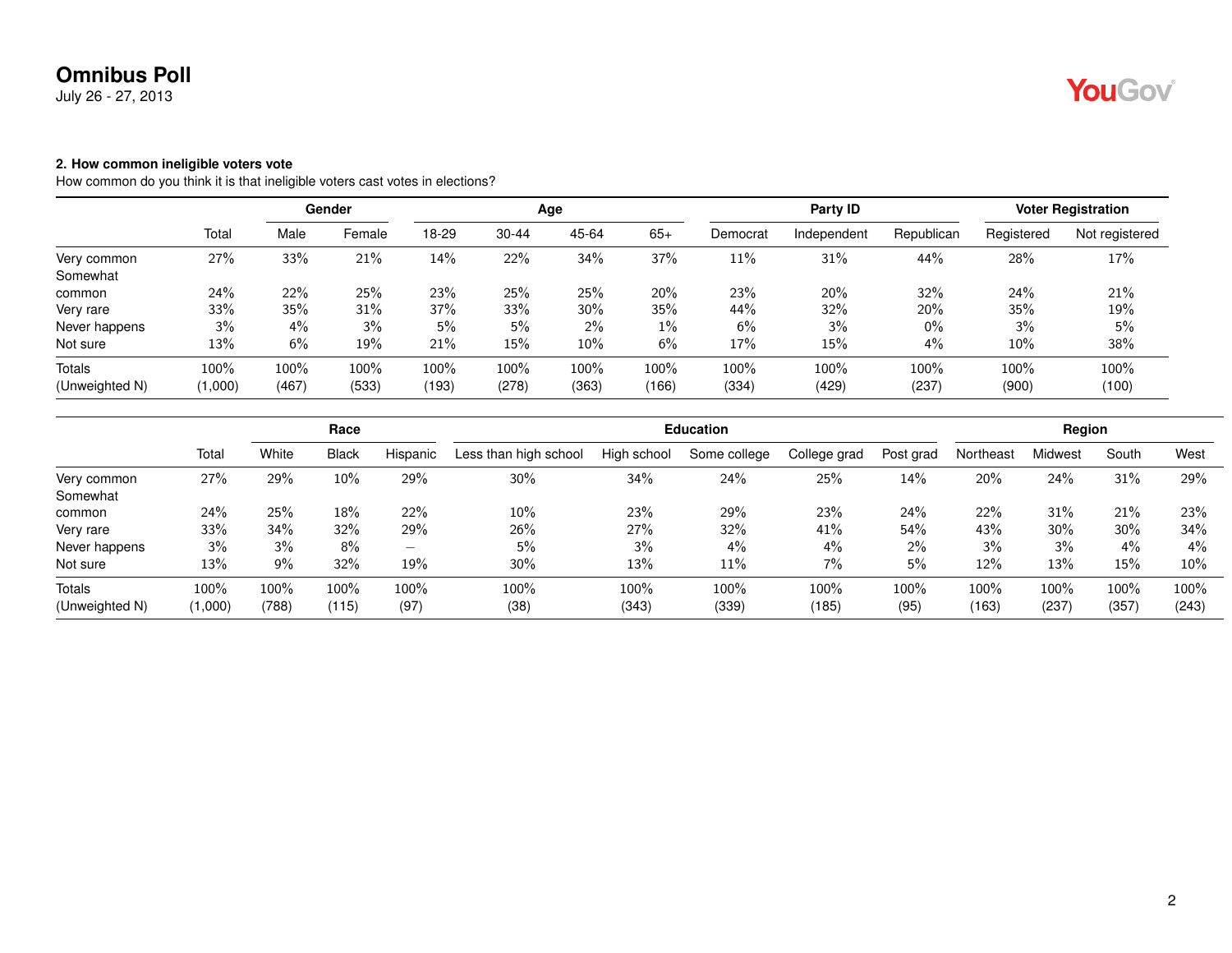July 26 - 27, 2013

#### **3. More common - vote suppression or vote fraud**

Which do you think is more common in the United States?

|                                                        |                 |               | Gender        |               |               | Age           |               |               | Party ID      |               |               | <b>Voter Registration</b> |
|--------------------------------------------------------|-----------------|---------------|---------------|---------------|---------------|---------------|---------------|---------------|---------------|---------------|---------------|---------------------------|
|                                                        | Total           | Male          | Female        | 18-29         | 30-44         | 45-64         | $65+$         | Democrat      | Independent   | Republican    | Registered    | Not registered            |
| People who are<br>eligible to vote<br>being denied the |                 |               |               |               |               |               |               |               |               |               |               |                           |
| chance to vote<br>Illegal voting by<br>people who are  | 29%             | 32%           | 27%           | 32%           | 32%           | 25%           | 31%           | 41%           | 30%           | 10%           | 31%           | 19%                       |
| not eligible to vote<br>Both are equally               | 37%             | 43%           | 31%           | 28%           | 29%           | 41%           | 50%           | 19%           | 36%           | 65%           | 38%           | 27%                       |
| common                                                 | 19%             | 17%           | 21%           | 22%           | 22%           | 19%           | 11%           | 25%           | 15%           | 18%           | 19%           | 18%                       |
| Not sure                                               | 15%             | 7%            | 22%           | 18%           | 16%           | 15%           | 9%            | 15%           | 19%           | 7%            | 12%           | 36%                       |
| Totals<br>(Unweighted N)                               | 100%<br>(1,000) | 100%<br>(467) | 100%<br>(533) | 100%<br>(193) | 100%<br>(278) | 100%<br>(363) | 100%<br>(166) | 100%<br>(334) | 100%<br>(429) | 100%<br>(237) | 100%<br>(900) | 100%<br>(100)             |

|                                                        |                 |               | Race          |              |                       |               | <b>Education</b> |               |              |               | Region        |               |               |
|--------------------------------------------------------|-----------------|---------------|---------------|--------------|-----------------------|---------------|------------------|---------------|--------------|---------------|---------------|---------------|---------------|
|                                                        | Total           | White         | <b>Black</b>  | Hispanic     | Less than high school | High school   | Some college     | College grad  | Post grad    | Northeast     | Midwest       | South         | West          |
| People who are<br>eligible to vote<br>being denied the |                 |               |               |              |                       |               |                  |               |              |               |               |               |               |
| chance to vote<br>Illegal voting by<br>people who are  | 29%             | 28%           | 35%           | 33%          | 21%                   | 20%           | 31%              | 37%           | 50%          | 38%           | 24%           | 28%           | 30%           |
| not eligible to vote<br>Both are equally               | 37%             | 41%           | 19%           | 31%          | 25%                   | 42%           | 39%              | 35%           | 32%          | 28%           | 42%           | 37%           | 39%           |
| common                                                 | 19%             | 17%           | 25%           | 27%          | 23%                   | 20%           | 21%              | 15%           | 9%           | 20%           | 20%           | 20%           | $16\%$        |
| Not sure                                               | 15%             | 15%           | 20%           | 9%           | 31%                   | 18%           | 9%               | 12%           | 8%           | 14%           | 15%           | 15%           | 15%           |
| Totals<br>(Unweighted N)                               | 100%<br>(1,000) | 100%<br>(788) | 100%<br>(115) | 100%<br>(97) | 100%<br>(38)          | 100%<br>(343) | 100%<br>(339)    | 100%<br>(185) | 100%<br>(95) | 100%<br>(163) | 100%<br>(237) | 100%<br>(357) | 100%<br>(243) |